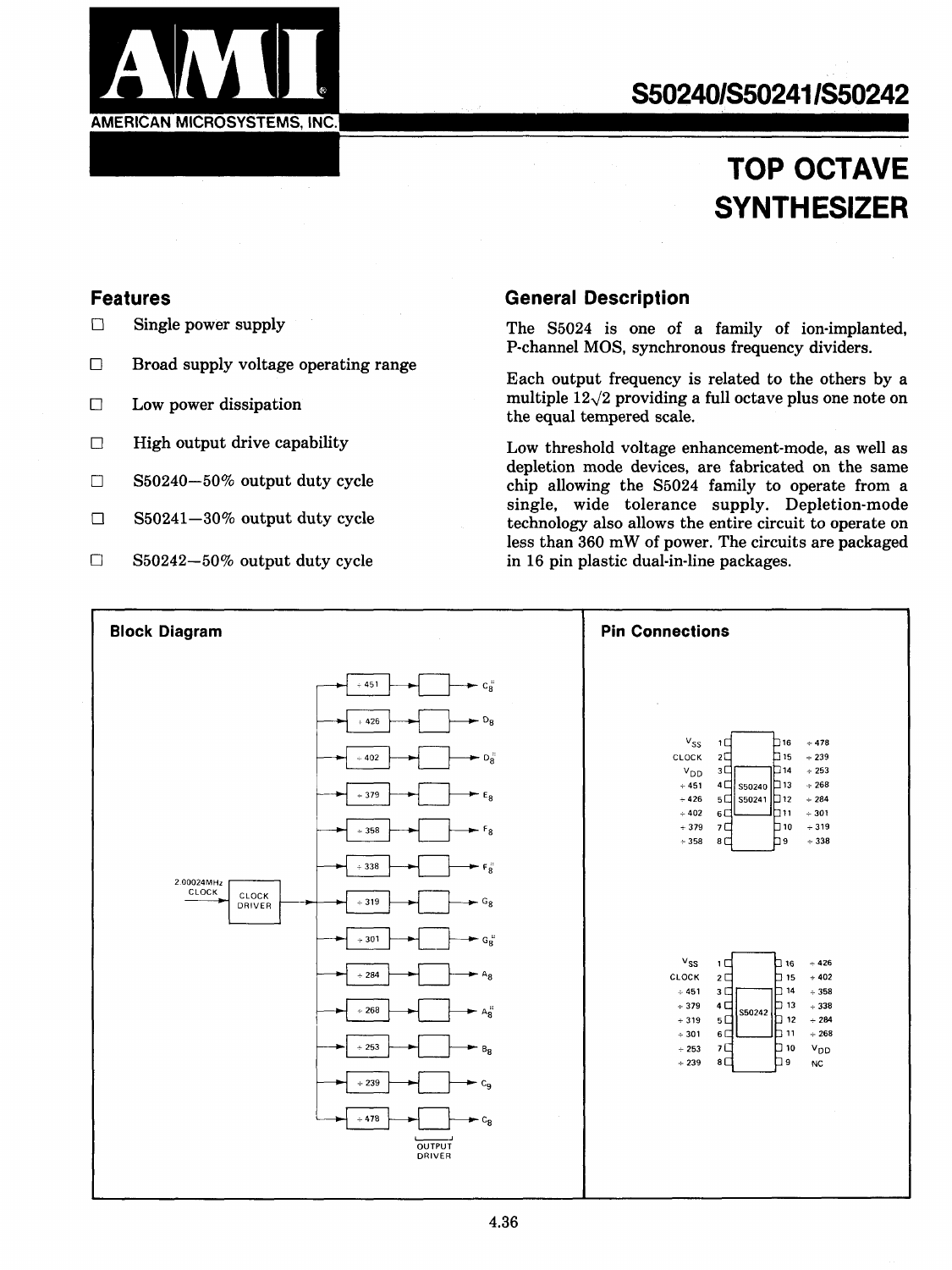RFI emination and feed-through are minimized by **Absolute Maximum Ratings**  placing the input clock between the V<sub>DD</sub> and V<sub>SS</sub> pins. Internally the layout of the chip isolates the output buffer circuitry from the divisor circuit clock lines. Also, the output buffers limit the minimum rise time under no load conditions to reduce the R.F. harmonic content of each output signal.

| Voltage on any pin relative to Vss.    | $+0.3V$ to $-20V$                |
|----------------------------------------|----------------------------------|
| <b>Operating Temperature (Ambient)</b> | $0^{\circ}$ C to 50 $^{\circ}$ C |
| <b>Storage Temperature (Ambient)</b>   | $-65$ °C to $+150$ °C            |

### **Recommended Operating Conditions**

 $(0 °C \le T_A \le 50 °C)$ 

| Symbol                                          | Parameter                                      | Min          | Typ     | Max     | Units | <b>Figure</b> |
|-------------------------------------------------|------------------------------------------------|--------------|---------|---------|-------|---------------|
| $\mathbf{v}_{\mathbf{S}\mathbf{S}}$<br>$V_{DD}$ | <b>Supply Voltage</b><br><b>Supply Voltage</b> | 0<br>$-11.0$ | $-14.0$ | $-16.0$ |       |               |

### **Electrical Characteristics**

 $(0 °C \le T_A \le 50 °C; V_{DD} = -11$  to  $-16V$  unless otherwise specified)

| <b>Symbol</b>               | Parameter                        | Min           | Typ      | Max            | Units              | <b>Figure</b>       |
|-----------------------------|----------------------------------|---------------|----------|----------------|--------------------|---------------------|
| $V_{IL}$                    | Input Clock, Low                 | $\bf{0}$      |          | $-1.0$         | V                  | Figure 1            |
| V <sub>IH</sub>             | Input Clock, High                | $-10.0$       |          | ${\rm v_{DD}}$ | v                  | Figure 1            |
| $f_1$                       | <b>Input Clock Frequency</b>     | 100           | 2000.240 | 2250           | kHz                |                     |
| $t_r$ , $t_f$               | Input Clock                      |               |          | 50             | nsec               | Figure 1            |
|                             | Rise & Fall Times                |               |          |                |                    |                     |
|                             | 10% to 90% @ 2.5MHz              |               |          |                |                    |                     |
| $t_{ON}$ , $t_{OFF}$        | <b>Input Clock</b>               |               | 200      |                | nsec               | Figure 1            |
|                             | On and Off Times                 |               |          |                |                    |                     |
|                             | @ 2.5MHz                         |               |          |                |                    |                     |
| $C_I$                       | <b>Input Capacitance</b>         |               | 5        | 10             | pF                 |                     |
| $V_{OH}$                    | Output, High @ 1.0mA             | $V_{DD}$ +1.5 |          | $\rm{V}_{DD}$  | $\bar{\mathbf{v}}$ | Figure 2            |
| $V_{OL}$                    | Output, Low @ 1.0 mA             | $V_{SS}$ -1.0 |          | $v_{ss}$       | v                  | Figure 2            |
| $t_{\rm ro}$ , $t_{\rm fo}$ | Output Rise & Fall Times,        | 250           |          | 2500           | nsec               | Figure 3            |
|                             | 500 pF Load 10% to 90%           |               |          |                |                    |                     |
| $t_{ON}$                    | Output Duty Cycle-S50240, S50242 |               | 50       |                | $\%$               |                     |
|                             | S50241                           |               | 30       |                | $\%$               |                     |
| $I_{DD}$                    | <b>Supply Current</b>            |               | 14       | 22             | mA                 | Outputs<br>Unloaded |

**CONSUMER**